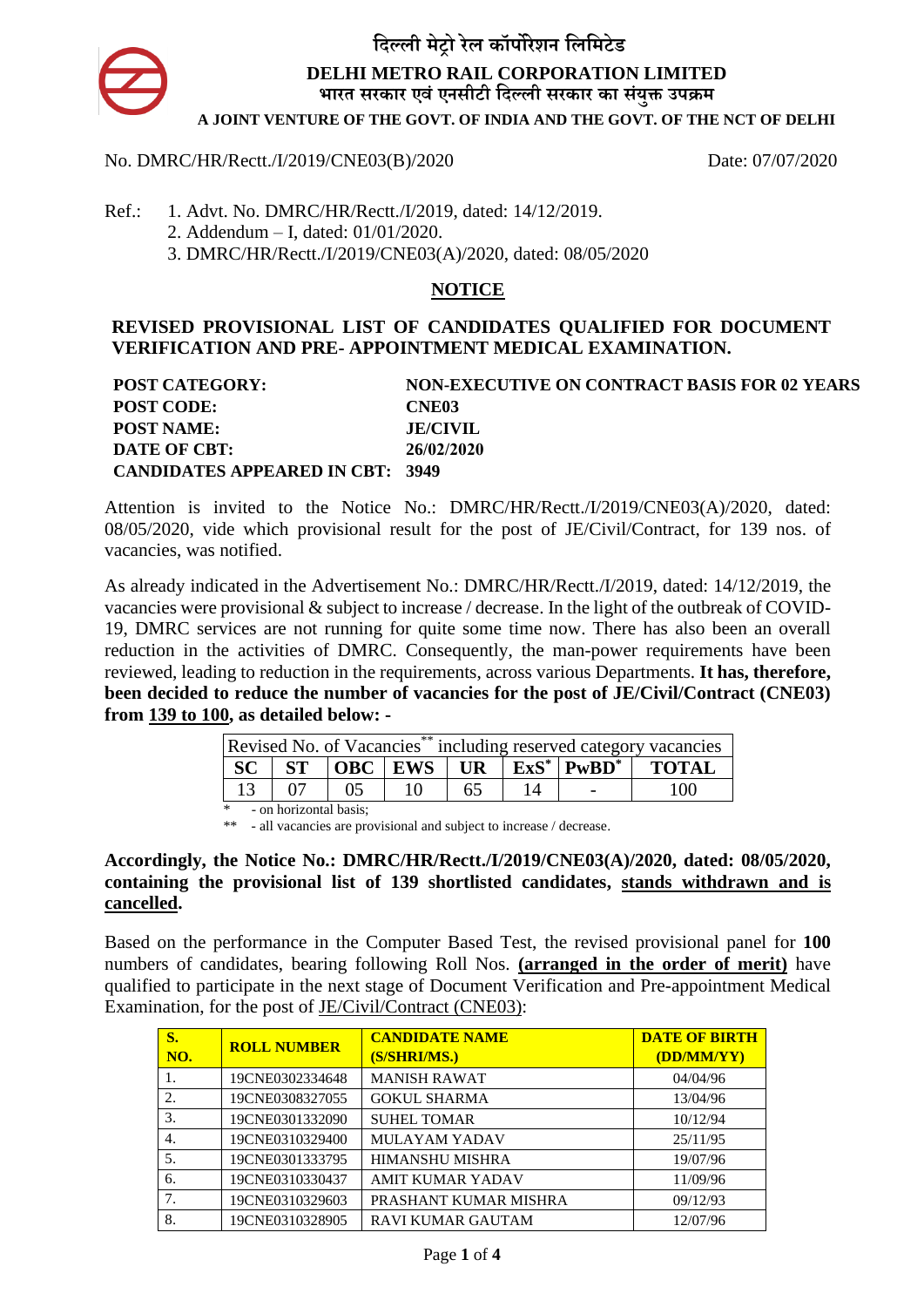| S.  | <b>ROLL NUMBER</b> | <b>CANDIDATE NAME</b>             | <b>DATE OF BIRTH</b> |
|-----|--------------------|-----------------------------------|----------------------|
| NO. |                    | (S/SHRI/MS.)                      | (DD/MM/YY)           |
| 9.  | 19CNE0301333621    | <b>VIJAY GUPTA</b>                | 28/11/99             |
| 10. | 19CNE0310329285    | <b>GAURAV SAHU</b>                | 12/01/98             |
| 11. | 19CNE0301331786    | ABHISHEK SINGH MANRAL             | 22/07/96             |
| 12. | 19CNE0310329606    | <b>HIMANSHU KUMAR</b>             | 12/03/94             |
| 13. | 19CNE0302334658    | <b>MOHD SHAMAIL</b>               | 15/09/95             |
| 14. | 19CNE0310328940    | <b>BABLU</b>                      | 15/06/94             |
| 15. | 19CNE0304327440    | <b>KRASHAN KUMAR</b>              | 07/05/94             |
| 16. | 19CNE0310329000    | <b>VIMAL KUMAR</b>                | 14/06/98             |
| 17. | 19CNE0309328303    | <b>SOURAV SHARMA</b>              | 27/10/93             |
| 18. | 19CNE0303327725    | <b>ANSHU PAL</b>                  | 10/12/98             |
| 19. | 19CNE0310329324    | <b>SUSHANT SINGH</b>              | 13/03/95             |
| 20. | 19CNE0308327087    | ROHIT CHATURVEDI                  | 01/07/97             |
| 21. | 19CNE0307330622    | <b>SHASHI KANT</b>                | 01/02/96             |
| 22. | 19CNE0310328873    | PRADEEP KUMAR                     | 04/07/97             |
| 23. | 19CNE0301331062    | <b>SHIV KUMAR</b>                 | 05/08/94             |
| 24. | 19CNE0301331677    | <b>RAJAT</b>                      | 30/07/99             |
| 25. | 19CNE0301331552    | <b>VIVEKANAND KUMAR</b>           | 04/09/96             |
| 26. | 19CNE0308330823    | <b>ASHISH PANWAR</b>              | 17/04/97             |
| 27. | 19CNE0302334575    | <b>MD ADNAN</b>                   | 06/07/96             |
| 28. | 19CNE0302334580    | <b>BABLOO</b>                     | 05/10/97             |
| 29. | 19CNE0310329368    | VIVEK KUMAR BAJORIYA              | 13/09/97             |
| 30. | 19CNE0301333860    | <b>BRIJESH GUPTA</b>              | 06/10/95             |
| 31. | 19CNE0304327447    | <b>ASHUTOSH TIWARI</b>            | 02/07/96             |
| 32. | 19CNE0302334624    | <b>TARUN GUPTA</b>                | 01/07/96             |
| 33. | 19CNE0310329070    | <b>SAKET KUMAR AMAN</b>           | 05/01/95             |
| 34. | 19CNE0301333630    | <b>ANSHUL JOSHI</b>               | 24/08/96             |
| 35. | 19CNE0301332423    | <b>AMMAR AHMED</b>                | 03/01/92             |
| 36. | 19CNE0304327529    | <b>KALPIT GUPTA</b>               | 03/06/00             |
| 37. | 19CNE0309328592    | <b>SURESH CHANDRA PANDEY</b>      | 06/05/96             |
| 38. | 19CNE0310329460    | <b>SUSHIL KUMAR</b>               | 11/02/96             |
| 39. | 19CNE0307330760    | <b>SUHAIL RAZA</b>                | 13/10/96             |
| 40. | 19CNE0310328996    | <b>BIKASH KUMAR YADAV</b>         | 25/03/98             |
| 41. | 19CNE0301333803    | ADITI VIKRAM BHRIGUVANSHI         | 10/01/96             |
| 42. | 19CNE0304327432    | UDAY RAJ                          | 13/02/97             |
| 43. | 19CNE0310329410    | <b>GAUTAM KUMAR RAI</b>           | 04/07/98             |
| 44. | 19CNE0310328925    | <b>ROHIT SINGH</b>                | 04/07/96             |
| 45. | 19CNE0301333232    | <b>SUNIL TADIYAL</b>              | 21/08/95             |
| 46. | 19CNE0301333666    | <b>PRIYA</b>                      | 23/11/95             |
| 47. | 19CNE0310329016    | SAURABH SRIVASTAVA                | 14/02/98             |
| 48. | 19CNE0310329620    | VANDANA SINGH                     | 20/05/95             |
| 49. | 19CNE0301331494    | <b>VIMAL PATHAK</b>               | 10/07/94             |
| 50. | 19CNE0301332356    | <b>ABID KHAN</b>                  | 17/01/96             |
| 51. | 19CNE0302334694    | PANKAJ PANDEY                     | 25/06/97             |
| 52. | 19CNE0302334665    | <b>MANAS KUMAR GUPTA</b>          | 15/04/97             |
| 53. | 19CNE0301331925    | ABUTALHA ANSARI                   | 25/01/92             |
| 54. | 19CNE0301332410    |                                   |                      |
| 55. | 19CNE0310329086    | SHAHBAJ KHAN<br>SHIVAM SRIVASTAVA | 17/11/94             |
| 56. | 19CNE0301332094    | <b>GOURAV GILL</b>                | 15/08/99<br>21/08/94 |
| 57. |                    |                                   |                      |
| 58. | 19CNE0301331723    | <b>AMIT SHARMA</b>                | 16/01/97             |
| 59. | 19CNE0301333750    | <b>SAMIR RANJAN</b>               | 10/01/98             |
|     | 19CNE0307330753    | <b>RAVI KUMAR</b>                 | 04/07/93             |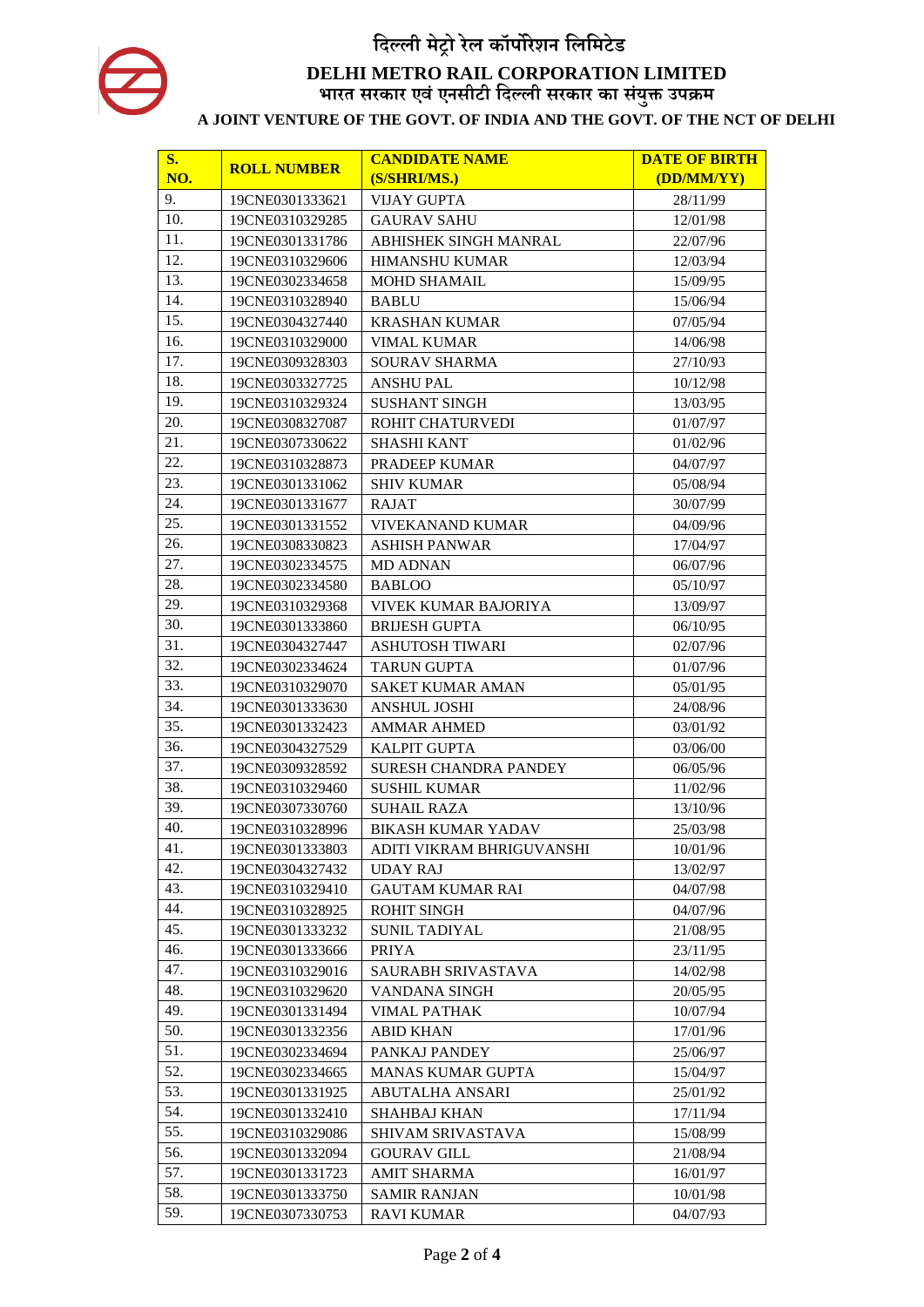| <b>S.</b> |                    | <b>CANDIDATE NAME</b>     | <b>DATE OF BIRTH</b> |
|-----------|--------------------|---------------------------|----------------------|
| NO.       | <b>ROLL NUMBER</b> | (S/SHRI/MS.)              | (DD/MM/YY)           |
| 60.       | 19CNE0301332706    | <b>MD DANISH IBRAR</b>    | 11/11/97             |
| 61.       | 19CNE0310330399    | OM PRAKASH RANJAN         | 05/05/99             |
| 62.       | 19CNE0304327618    | <b>AKHLAK AHAMAD</b>      | 20/09/94             |
| 63.       | 19CNE0301332358    | PANKAJ KUMAR              | 11/01/96             |
| 64.       | 19CNE0310330085    | POOJA YADAV               | 16/12/96             |
| 65.       | 19CNE0309328572    | <b>KAMAL SHARMA</b>       | 23/01/97             |
| 66.       | 19CNE0301331932    | <b>AUSAF ARFIN</b>        | 14/12/93             |
| 67.       | 19CNE0310329360    | RAJEEV RANJAN SHUKLA      | 19/09/97             |
| 68.       | 19CNE0302334632    | <b>MOHD ASIF</b>          | 15/08/95             |
| 69.       | 19CNE0301332225    | KAUSHLENDRA PRATAP SINGH  | 08/07/96             |
| 70.       | 19CNE0301332134    | <b>HIMANSHU GUPTA</b>     | 07/02/92             |
| 71.       | 19CNE0301333847    | <b>MOHIT</b>              | 16/05/95             |
| 72.       | 19CNE0310328874    | <b>ASHUTOSH MISHRA</b>    | 12/08/98             |
| 73.       | 19CNE0310330370    | <b>MOHIT KUMAR OJHA</b>   | 10/05/96             |
| 74.       | 19CNE0309328316    | PAWAN SINGH               | 21/02/95             |
| 75.       | 19CNE0301334162    | <b>SHIVAM KUMAR</b>       | 18/01/95             |
| 76.       | 19CNE0301334221    | <b>ANKIT</b>              | 15/03/94             |
| 77.       | 19CNE0310329532    | ANISH KUMAR RAI           | 17/07/98             |
| 78.       | 19CNE0307330542    | <b>VIKAS CHAUHAN</b>      | 08/08/96             |
| 79.       | 19CNE0301332062    | <b>VIPRO CHAUHAN</b>      | 10/12/94             |
| 80.       | 19CNE0301332120    | PABITRA MOHISH            | 28/05/96             |
| 81.       | 19CNE0301331231    | <b>PRIYANKA</b>           | 30/06/98             |
| 82.       | 19CNE0310329139    | MEHER PIYUSH VERMA        | 06/05/98             |
| 83.       | 19CNE0301332122    | <b>AJAY KUMAR</b>         | 21/07/93             |
| 84.       | 19CNE0301333577    | <b>MANJEET</b>            | 13/04/95             |
| 85.       | 19CNE0301331477    | <b>MANISH KUMAR SINGH</b> | 30/06/99             |
| 86.       | 19CNE0301333177    | NISHANT ARYA              | 27/09/98             |
| 87.       | 19CNE0310329728    | <b>INDRAJEET</b>          | 12/07/96             |
| 88.       | 19CNE0310330476    | NAVNEET KUMAR SINGH       | 04/05/95             |
| 89.       | 19CNE0308330938    | <b>SURAJ PUNDEER</b>      | 19/12/97             |
| 90.       | 19CNE0310328863    | <b>SAMRENDRA KUMAR</b>    | 15/09/94             |
| 91.       | 19CNE0301331142    | AMRENDRA KUMAR            | 10/01/97             |
| 92.       | 19CNE0308326994    | PANKAJ KUMAR              | 25/07/97             |
| 93.       | 19CNE0301332188    | KEERTI KISHOR MEENA       | 10/03/95             |
| 94.       | 19CNE0301334314    | <b>SAURABH KUMAR</b>      | 20/12/96             |
| 95.       | 19CNE0307330755    | <b>ABHISHEK</b>           | 04/10/96             |
| 96.       | 19CNE0301331292    | <b>GOURAV KOHLI</b>       | 01/09/90             |
| 97.       | 19CNE0309328577    | ALKA MEENA                | 25/10/95             |
| 98.       | 19CNE0309328476    | <b>AMAN MEENA</b>         | 14/07/98             |
| 99.       | 19CNE0301331135    | NIKITA TOMAR              | 30/03/97             |
| 100.      | 19CNE0301333611    | <b>VISHAL THAKUR</b>      | 15/03/98             |

## **REVISED CUT-OFF MARKS: -**

|            | Paper-I         | $Paper - I + Paper - II$       |  |
|------------|-----------------|--------------------------------|--|
| Category   | Out of 80 Marks | Out of 100 Marks               |  |
| <b>UR</b>  | 45.634          | 58.930                         |  |
| <b>EWS</b> | 41.531          | 53.360                         |  |
| <b>OBC</b> | 44.943          | 59.452 <sup><sup>®</sup></sup> |  |
| <b>SC</b>  | 38.167          | 52.157                         |  |
| <b>ST</b>  | 32.882          | 46.579                         |  |
| ExS-OBC    | 28.793          |                                |  |

*@ - qualified with relaxed standards.*